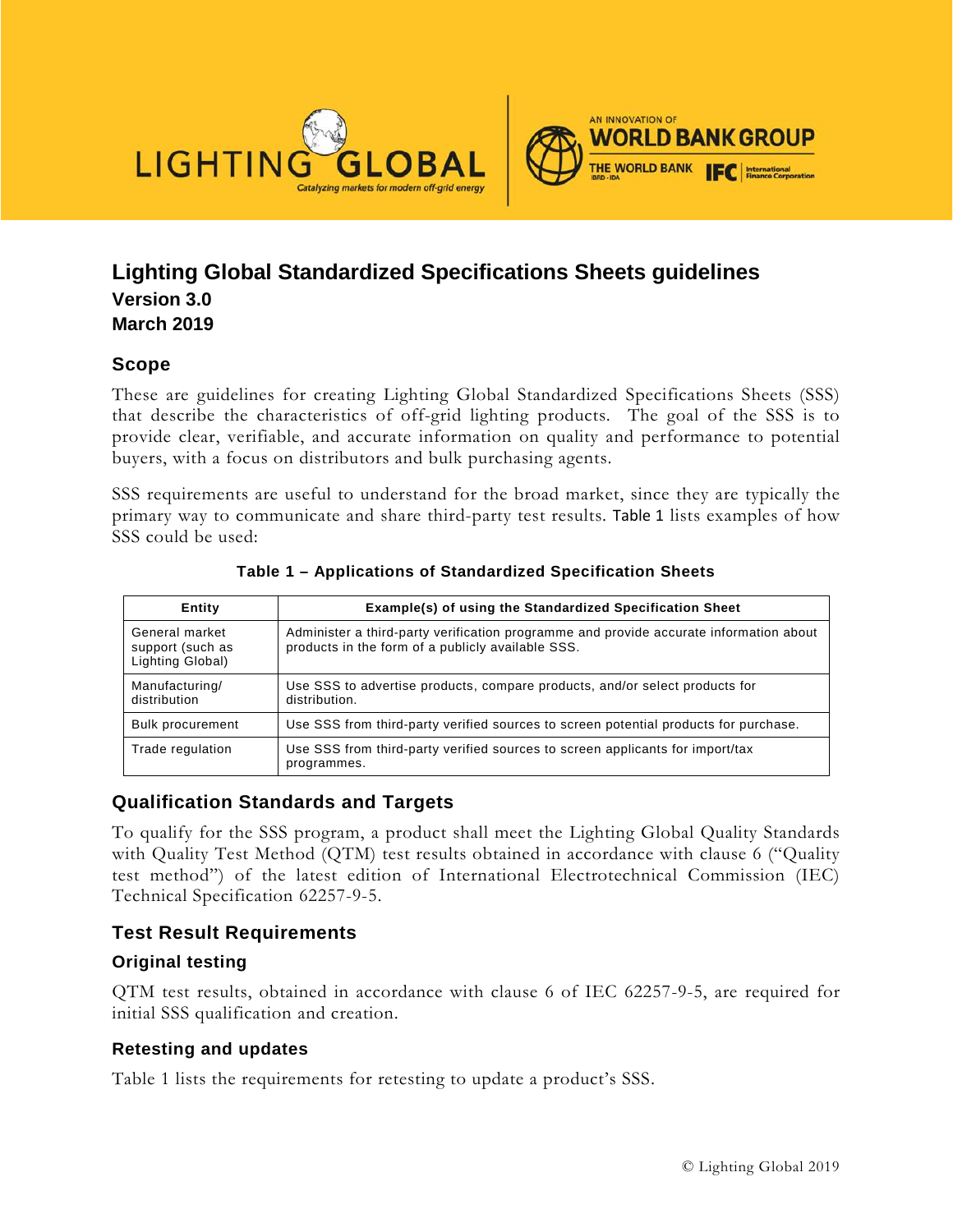<span id="page-1-0"></span>

| Trigger for testing                                                                                                                        | Scope of testing               | Test requirements                                                                                                                                                                                                                                                              | <b>Notes</b>                                                                                                                                                                 |
|--------------------------------------------------------------------------------------------------------------------------------------------|--------------------------------|--------------------------------------------------------------------------------------------------------------------------------------------------------------------------------------------------------------------------------------------------------------------------------|------------------------------------------------------------------------------------------------------------------------------------------------------------------------------|
| Two years since<br>previous QTM or most<br>recent renewal test<br>according to the MCM                                                     | Any element on SSS             | MCM Primary Check<br>Test (clause 7 of IEC<br>$62257 - 9 - 5$<br>For aspects that have<br>changed, testing with<br>sample sizes equivalent<br>to QTM testing should<br>be conducted.                                                                                           | The SSS will not be<br>updated for elements<br>tested with a sample<br>size of 2 for renewal<br>testing unless the results<br>indicate a decrease in<br>performance.         |
| Product update with<br>minor changes in<br>performance aspects<br>(less than $\pm 10\%$<br>change), or changes that<br>improve performance | None required                  | The SSS will not be<br>updated for elements<br>that are not tested; if the<br>manufacturer requests<br>that the aspect be<br>updated, the aspect must<br>be tested using the<br>sample size of the QTM<br>using randomly procured<br>samples (an MCM<br>Secondary Check Test). | Performance aspects<br>include light output and<br>run time aspects.                                                                                                         |
| Product update that may<br>result in poorer<br>performance (changes in<br>performance aspects<br>greater than $\pm 10\%$                   | Elements that are<br>different | Aspects related to<br>element that is changing<br>aspect must be tested<br>using the sample size of<br>the QTM using<br>randomly procured<br>samples (an MCM<br>Secondary Check Test).                                                                                         | The SSS will be updated<br>for those elements that<br>are tested.                                                                                                            |
| Product update with<br>changes in quality or<br>durability aspects or<br>new, non-lighting<br>features                                     | Elements that are<br>updated   | Aspects related to<br>element that is changing<br>must be tested using the<br>sample size of the QTM<br>using randomly procured<br>samples (an MCM<br>Secondary Check Test).                                                                                                   | Quality aspects include<br>water protection, lumen<br>maintenance, drop test,<br>etc. The SSS will be<br>updated for those<br>elements that are tested.                      |
| A program-initiated<br>market check test (in<br>accordance with MCM)                                                                       | Any element on SSS             | MCM Primary Check<br>Test                                                                                                                                                                                                                                                      | The SSS will not be<br>updated for elements<br>tested with a sample<br>size of 2 for market<br>check testing unless the<br>results indicate a<br>decrease in<br>performance. |

**Table 2. Requirements for retesting to update a product's SSS**

## **Reporting Precision**

The qualitative parts of the specification sheet (warranty, manufacturer name, lighting type, etc.) should always be accurate and updated.

Quantitative parts of the specification sheet that are reported on a continuous scale may be rounded for ease of interpretation. Quantitative values include run times (in hours), light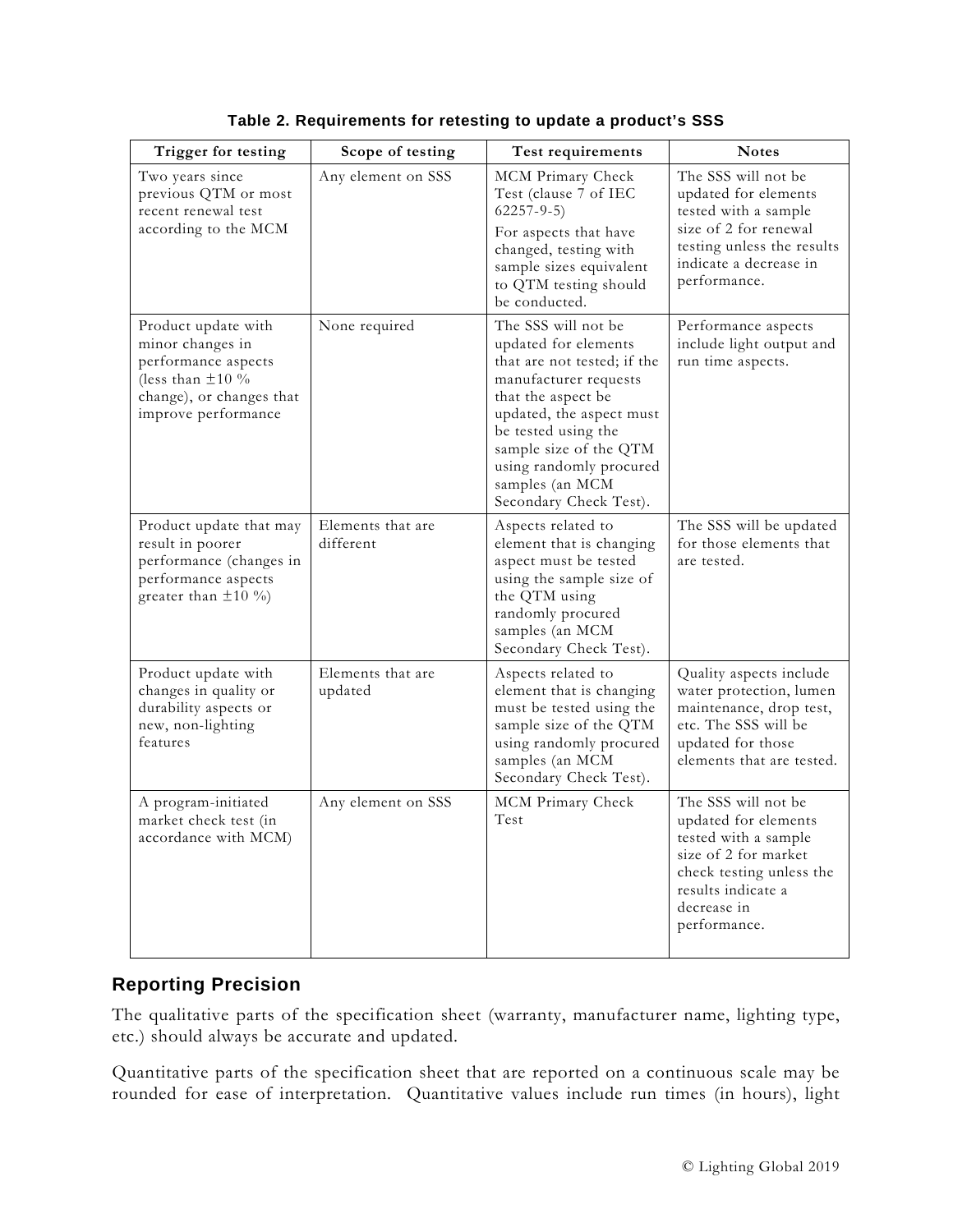output (in lumens), lighting service (in lumen-hours/solar-day), colour rendering (CRI, in  $R_a$ ), colour temperature (CCT, in K), lumen maintenance (as a percent of initial light output), PV module power (in watts), and battery capacity (in amp-hours). The rounded specification shall be reported to two significant figures<sup>1</sup>. The rounding should be according to standard conventions ( $\geq 0.5 = 1$ ;  $\lt 0.5 = 0$ ). For example, a measured run time of 4.33 h would round to 4.3 h, and a measured run time of 36.6 h would round to 37 h.

If the product's performance exceeded advertised values, the manufacturer may request for the values on the SSS to be adjusted to align with advertised values, though adjustments must be in the direction of lower performance. The SSS cannot report performance that is better than what was measured. For example, the measured run time of 36.6 h could be reported as 36 hours or lower, but could not be reported as any value higher than 37 h. .

## **Results Verification**

Each SSS includes a unique internet URL that is directed toward a web page that is managed by Lighting Global. If one goes to the web page, it is possible to download a current copy of the SSS to ensure the veracity and validity of SSS.

## **Section Descriptions**

The following sections describe in detail what is to be included in each section of the SSS.

## **Header (required)**

l

This SSS section includes the name of the product, name of the product manufacturer, the SSS expiration date, and a link to verify the SSS in the header area. In addition, there is a sentence that reads "Results based on test procedures detailed in IEC 62257-9-5:2018." The header elements are white text on a dark gray background.

Below the header is a list of key product "features" in the following order:

- 1. All products will have a green check mark graphic to indicate the product meets either the Lighting Global Pico-PV Quality Standards, Solar Home System Kit Quality Standards, or both the Pico-PV and Solar Home Kit System Quality Standards;
- 2. Products that have mobile phone charging capability using the components in the packaging (i.e., the user does not have to purchase extra components) will have a mobile phone graphic next to text that reads, "Mobile Charging";
- 3. Products that have a pay-as-you-go option will have an orange graphic "PAYG" next to text that reads "Pay-As-You-Go Option Available"
- 4. All products will have a number indicating how many individual light points the product has. All light points that connect to the main battery and light points with their own batteries are included in this count.
- 5. Products that are plug-and-play will have an extension cord graphic with a play sign in the center next to text that reads, "Plug and play";
- 6. Products with screw terminals will have a screw driver graphic next to the words, "Electrical connections require tools\*"; towards the bottom of this header section, there will be text that reads, "\*Some terminals on this product are not plug-and-play. Lighting

<span id="page-2-0"></span><sup>1</sup> See the following for a description of significant figures: [http://en.wikipedia.org/wiki/Significant\\_figures](http://en.wikipedia.org/wiki/Significant_figures)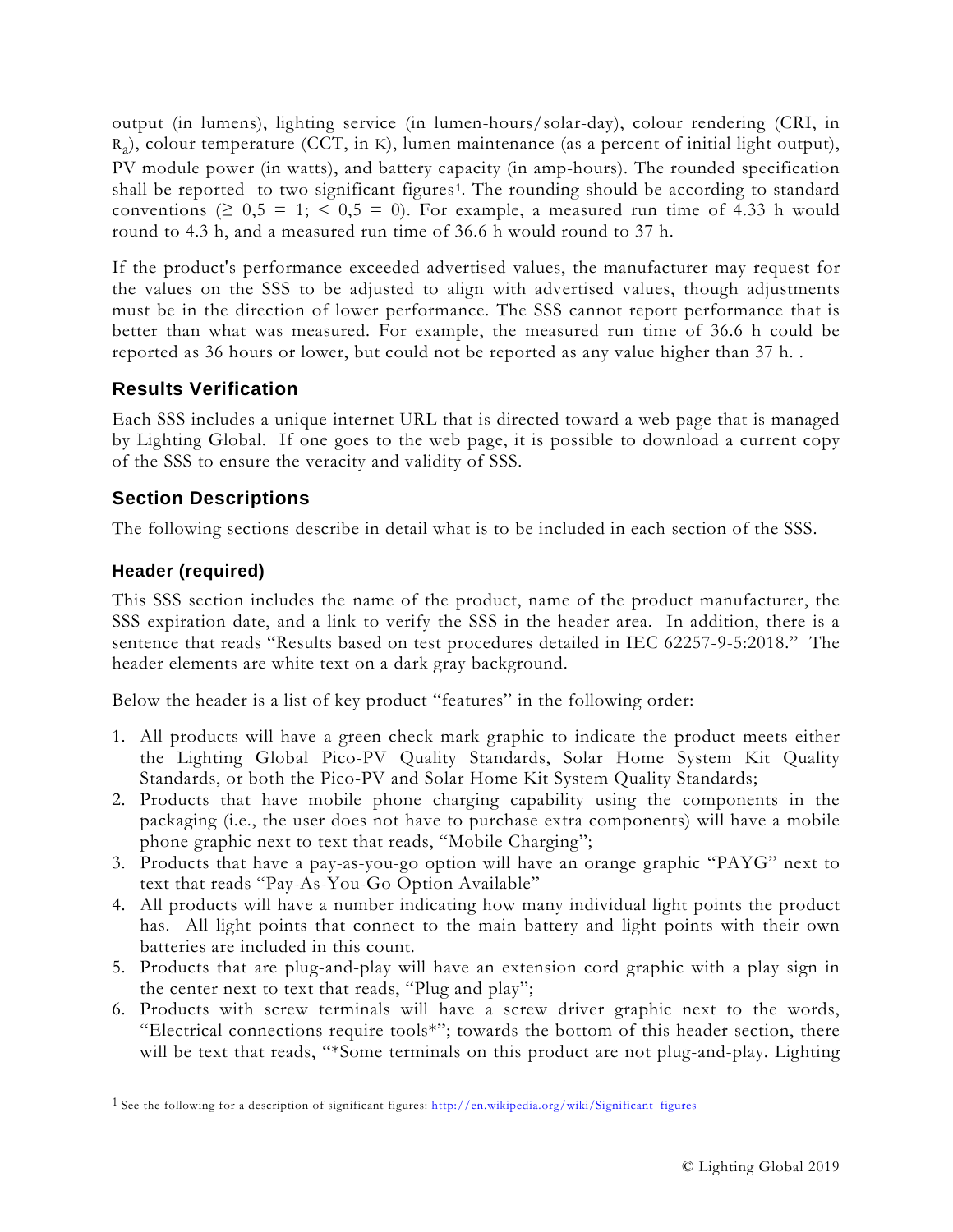Global verification assesses the performance of the system, but cannot assess proper installation of the product."

7. To the right of the list of key product "features" is a "thumbnail" image of the product (color image on white background with no border), only including items that are included in the package.

<span id="page-3-0"></span>In this SSS section, only the content is displayed (the element names are not indicated). [Table](#page-3-0) 3 lists all of the elements that should be included in the header area.

| Element                                  | Display<br>type     | Optional or<br>required | Origin of information                                                                                                                                                 | <b>Notes</b>                                                                                                                                                                                                                                                                                                                                    |
|------------------------------------------|---------------------|-------------------------|-----------------------------------------------------------------------------------------------------------------------------------------------------------------------|-------------------------------------------------------------------------------------------------------------------------------------------------------------------------------------------------------------------------------------------------------------------------------------------------------------------------------------------------|
| Product name                             | Text                | Required                | IEC 62257-9-5 Annex D<br>and/or Annex F                                                                                                                               | The product name should be "complete"<br>enough to differentiate it from other similar<br>products in the same manufacturing line.<br>Example: Sunshine Lamp                                                                                                                                                                                    |
| Product<br>model/ID<br>number            | Text                | Required                | IEC 62257-9-5 Annex D<br>and/or Annex $F$                                                                                                                             | The product model number is often more<br>detailed than the product name and may<br>include a version number. The name and<br>model number from the test report is used<br>on the SSS. The test lab must report the<br>name that is shown on the packaging<br>and/or user manual of the sampled<br>products.                                    |
| Product<br>manufacturer                  | Text                | Required                | IEC 62257-9-5 Annex D<br>and/or Annex F                                                                                                                               | The name of the manufacturer or "official"<br>marketing firm for the product.<br>Example: Sunshine Solar                                                                                                                                                                                                                                        |
| Verification link                        | Text                | Required                | Generated by Lighting<br>Global                                                                                                                                       | This unique link points to a webpage where<br>the original, up-to-date SSS is available for<br>verification.<br>Example: www.lightingglobal.org/specs/sunshine-<br>lamp                                                                                                                                                                         |
| Expiration date                          | Text                | Required                | From QTM report                                                                                                                                                       | A month and year is reported. See the<br>"product support expiration policy" for<br>details.                                                                                                                                                                                                                                                    |
| Origin of test<br>procedure<br>statement | Text                | Required                | Generated by Lighting<br>Global                                                                                                                                       | A sentence reading, "Results based on test<br>procedures detailed in IEC 62257-9-<br>5:2018."                                                                                                                                                                                                                                                   |
| Product<br>"features"                    | Graphic<br>and Text | Required                | IEC 62257-9-5 Annex D<br>for PAYG and Annex F<br>for mobile charging<br>capability and number of<br>light points; generated by<br>Lighting Global for other<br>items. | An iconographic summary to show that the<br>product meets the Quality Standards, and<br>indicate if the product has mobile phone<br>charging capability, PAYG options, or plug-<br>and-play options. There is also text to<br>indicate how many individual light points<br>the product has, and if the electrical<br>connections require tools. |
| Thumbnail<br>image                       | Image               | Required                | IEC 62257-9-5 Annex D                                                                                                                                                 | The image should show the product against<br>a white background.                                                                                                                                                                                                                                                                                |

**Table 3. Elements in the header SSS section**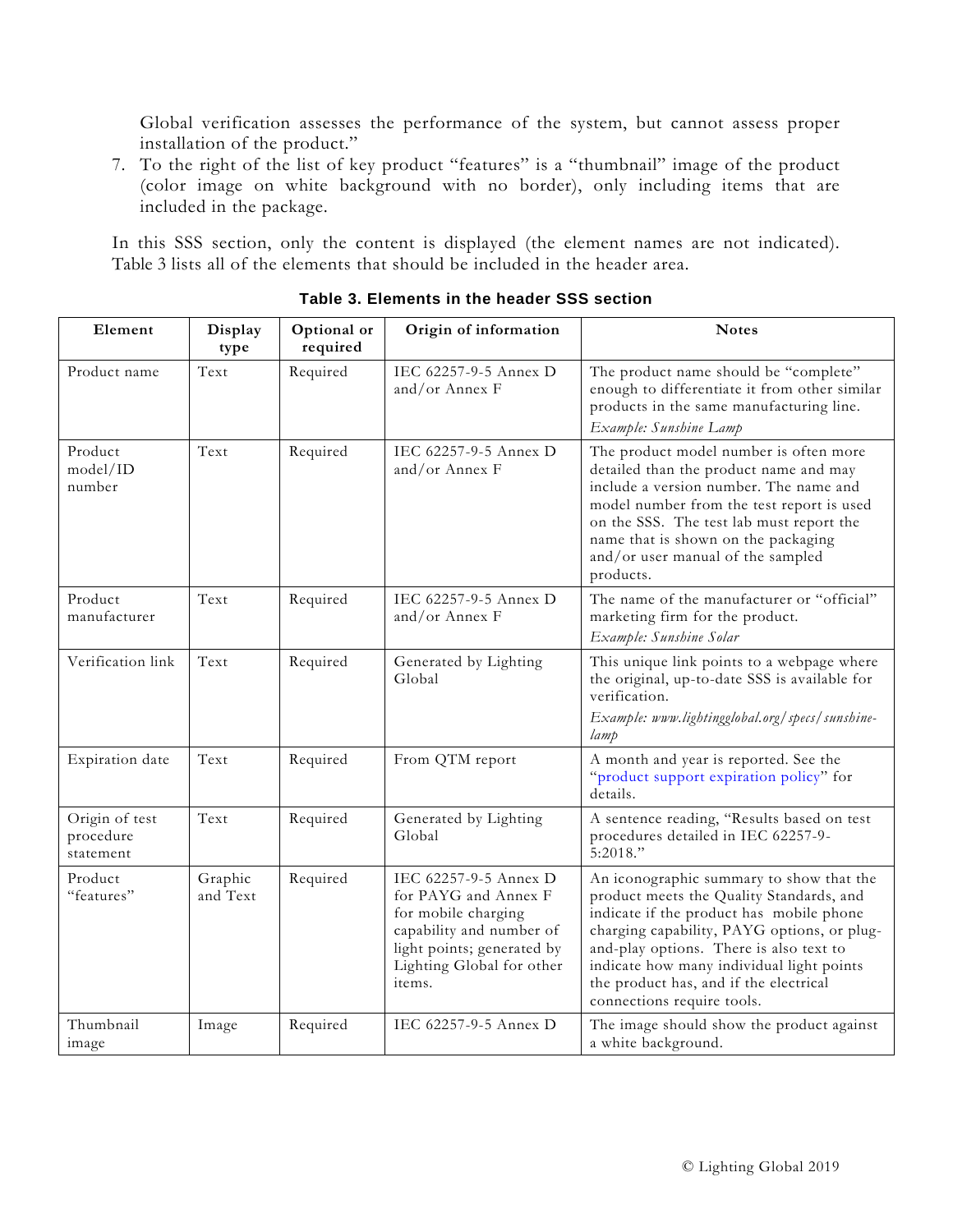### **Warranty information (required)**

The warranty information section contains a brief (less than 200 characters) textual description that highlights the duration of warranty coverage for the product. This information is provided by the manufacturer (Annex D of IEC 62257-9-5) or found during the visual inspection (Annex F of IEC 62257-9-5).

#### **Performance details (required)**

[Table](#page-4-0) 4 lists the elements in the performance details SSS section for SHS and pico products with and without ports. The solar charging run time is presented for appliances used alone and in combination. For SHS products, it is specified whether the appliances are included in the kit or sold separately.

<span id="page-4-0"></span>

| Element                                                   | Display<br>type | Optional or<br>required        | Origin of<br>information                             | <b>Notes</b>                                                                                                                                                                                                                                                                                                                                                                                                    |
|-----------------------------------------------------------|-----------------|--------------------------------|------------------------------------------------------|-----------------------------------------------------------------------------------------------------------------------------------------------------------------------------------------------------------------------------------------------------------------------------------------------------------------------------------------------------------------------------------------------------------------|
| Name and<br>description<br>of the setting<br>or appliance | Text            | Required                       | IEC 62257-9-5<br>Annex GG, Annex<br>D and/or Annex F | For products with ports, provide<br>name and a succinct description of<br>each appliance included in the<br>performance details table. For<br>products without ports, provide the<br>name and a succinct description of<br>each light output setting that was<br>measured.                                                                                                                                      |
| Full-battery<br>run time [hr]                             | Text            | Required                       | IEC 62257-9-5<br>Annex GG                            | Specify a full-battery run time for<br>the main unit tested.                                                                                                                                                                                                                                                                                                                                                    |
| Run time per<br>day of solar<br>charging [hr]             | Text            | Required for solar<br>products | IEC 62257-9-5<br>Annex GG                            | For products with ports, specify a<br>solar run time for appliances tested<br>alone and in combination.* The run<br>time for the lights is reported for<br>the brightest setting. Products with<br>ports may also report a "Featured<br>Combination" if requested by the<br>manufacturer, but this is optional.<br>For products with no ports, specify<br>a run time for all settings tested (at<br>least two). |
| Available<br>daily<br>electrical<br>energy<br>[Wh/day]    | Text            | Required                       | IEC 62257-9-5<br>Annex GG                            | Specify the energy available per day<br>after one day of solar charging.                                                                                                                                                                                                                                                                                                                                        |
| Total light<br>output [lm]                                | Text            | Required                       | IEC 62257-9-5<br>Annex I                             | Specify the light output (in units of<br>lumens) for each setting tested. For<br>products with ports, this will<br>appear in the description of the<br>main lighting and any auxiliary<br>lights. For products without ports<br>this will appear in a separate<br>column.                                                                                                                                       |

#### **Table 4. Elements in the performance details section**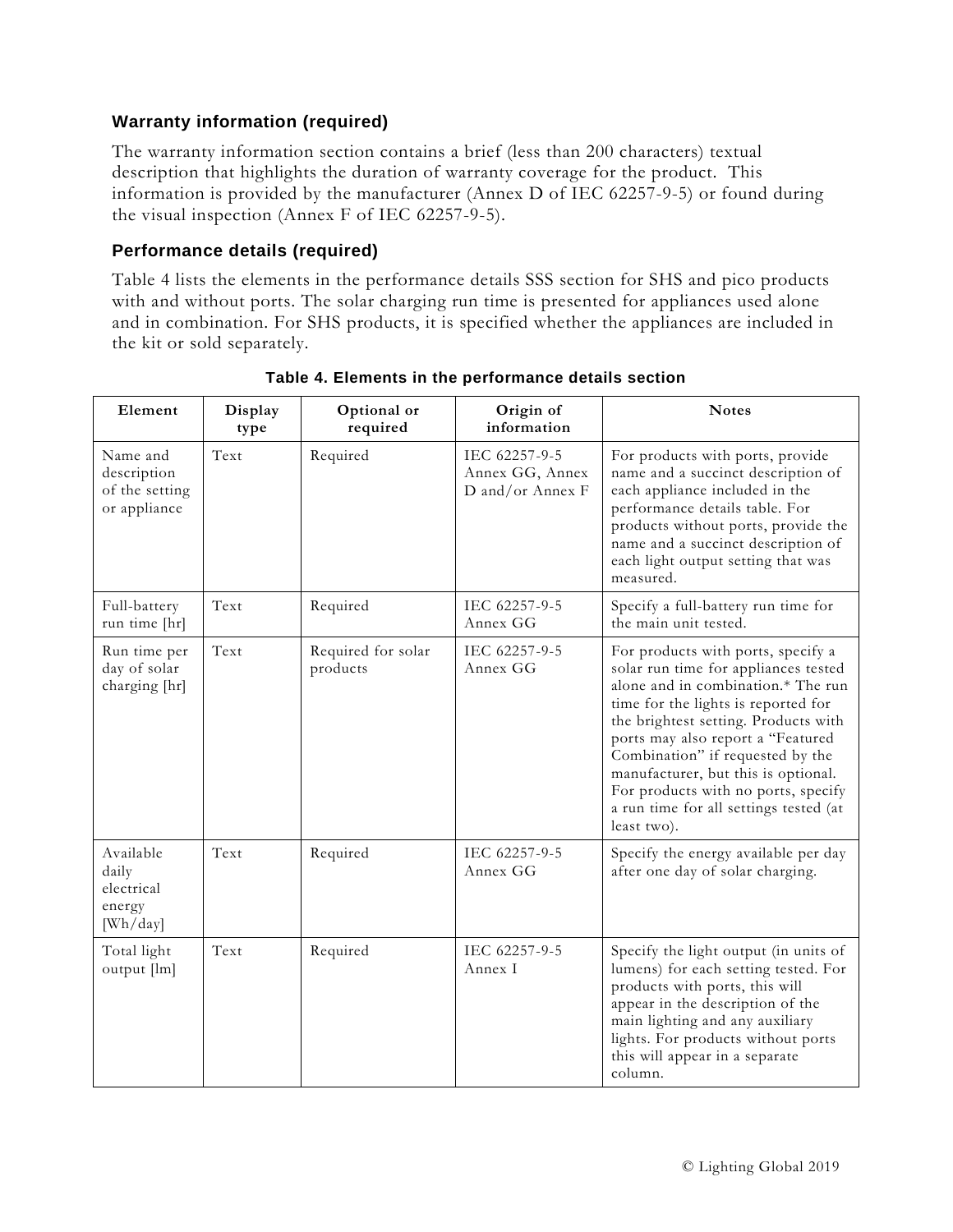| Text<br>Required<br>Total lighting<br>IEC 62257-9-5<br>Annex I and either<br>service<br>Annex M, Annex<br>$[lm-hr/solar]$<br>O, Annex P, or<br>day]<br>Annex R | the highest setting tested. For solar<br>products, this equals the product of<br>solar run time and light output.<br>For AC/central charged products<br>this equals the product of full-<br>battery run time and light output.<br>For electromechanically charged<br>products this equals the product of<br>electromechanical run time and<br>light output. The units are lumen-<br>hours/solar day, lumen-hours/full<br>charge, or lumen-<br>hours/electromechanical charge,<br>respectively. |
|----------------------------------------------------------------------------------------------------------------------------------------------------------------|------------------------------------------------------------------------------------------------------------------------------------------------------------------------------------------------------------------------------------------------------------------------------------------------------------------------------------------------------------------------------------------------------------------------------------------------------------------------------------------------|
|----------------------------------------------------------------------------------------------------------------------------------------------------------------|------------------------------------------------------------------------------------------------------------------------------------------------------------------------------------------------------------------------------------------------------------------------------------------------------------------------------------------------------------------------------------------------------------------------------------------------------------------------------------------------|

\*Certain appliances will be included in the combination run time for the product if they are advertised for use with the product, regardless of whether they are included in the kit. These appliances include: light points, TV's, fans, radios, torches, basic mobile phones, and smart phones. Individual run times for additional included or advertised appliances may be listed at the request of the manufacturer. An alternate manufacturer specified combination run time can be included if requested.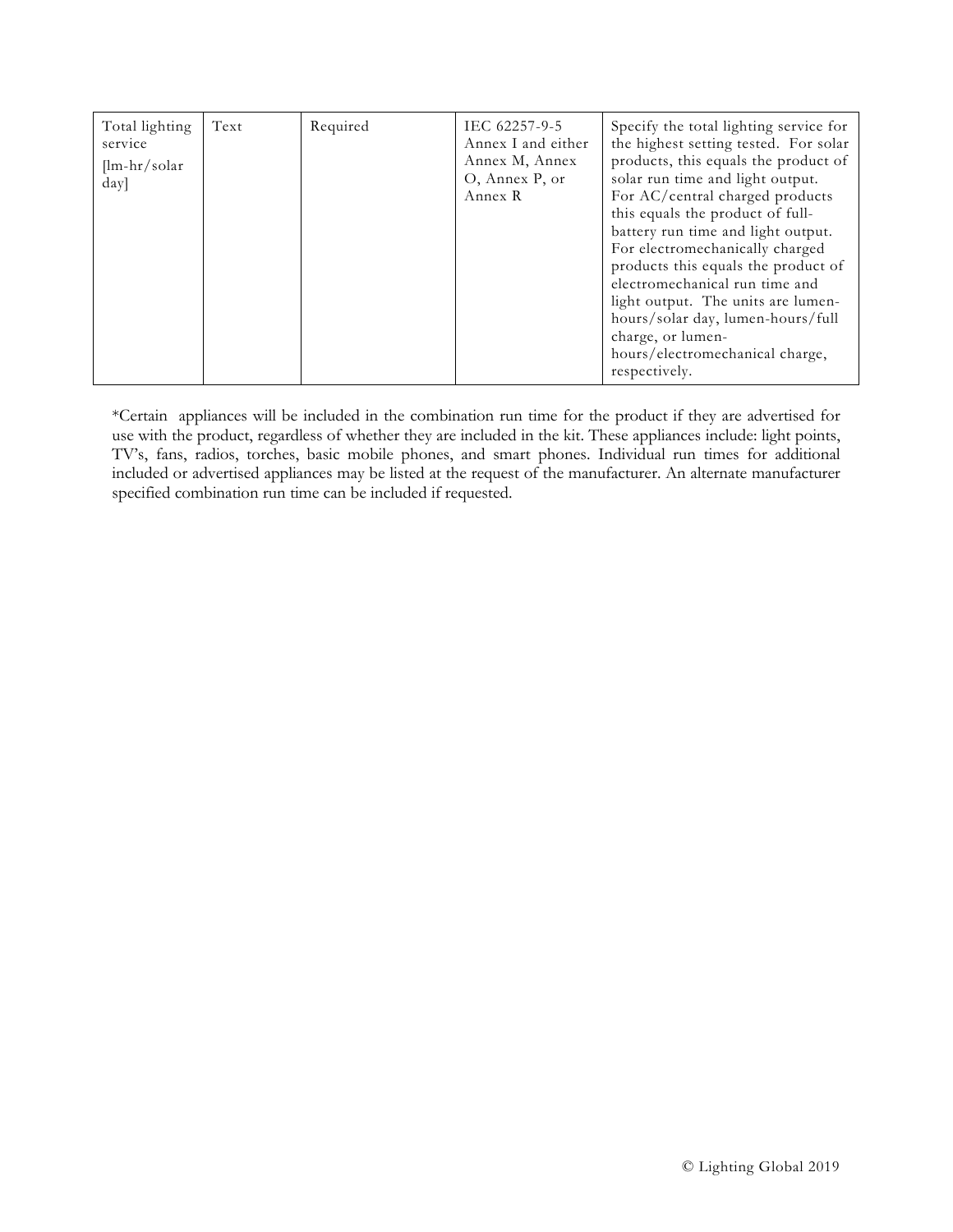## **Lighting details (required)**

[Table](#page-6-0) 5 lists the elements in the light output SSS section. Products with ports are only required to report the results for the highest setting. Products without ports are required to report all settings tested (at least two). If multiple settings are tested for any product, however, results for each setting tested must be reported.

<span id="page-6-0"></span>

| Element                                       | Display<br>type | Optional or<br>required | Origin of<br>information                | <b>Notes</b>                                                                                                                                |
|-----------------------------------------------|-----------------|-------------------------|-----------------------------------------|---------------------------------------------------------------------------------------------------------------------------------------------|
|                                               |                 |                         |                                         |                                                                                                                                             |
| Lamp name                                     | Text            | Required                | IEC 62257-9-5<br>Annex F                | Include the name of the lamp given by the<br>manufacturer.                                                                                  |
| Number of<br>settings and the<br>setting name | Text            | Required                | IEC 62257-9-5<br>Annex F                | Include the number of settings and their<br>names as given by the manufacturer, e.g.<br>High, Bright, Medium, Low, Dim.                     |
| Light output [lm]                             | Text            | Required                | IEC 62257-9-5<br>Annex I                | Specify the light output (in units of<br>lumens) for each setting tested.                                                                   |
| Lumen efficacy<br>$[\text{lm}/\text{W}]$      | Text            | Required                | IEC 62257-9-5<br>Annex I or<br>Annex CC | Includes the lumen efficacy by dividing<br>the total lumen output by the product of<br>the current and voltage at the product.              |
| Color<br>Characteristics                      | Text            | Required                | IEC 62257-9-5<br>Annex I                | Include color rendering index (CRI) and<br>correlated color temperature (CCT) range<br>for brightest setting.                               |
| Distribution type                             | Text            | Required                | IEC 62257-9-5<br>Annex T                | Indicate the distribution type based on the<br>product's full-width half-max angle:<br>Narrow (<15°), Wide (15°< 270°), or<br>Omni (>270°). |
| Lumen<br>Maintenance [hr]                     | Text            | Required                | IEC 62257-9-5<br>Annex J                | Indicate fraction of original light output<br>remaining at 2,000 hours of operation.                                                        |

**Table 5. Elements in the lighting details SSS section**

### **Special features (optional)**

<span id="page-6-1"></span>[Table](#page-6-1) 6 lists the elements in the special features SSS section. This section is optional.

#### **Table 6. Elements in the special features SSS section**

| Element          | Display<br>type | Optional or<br>required | Origin of<br>information                   | <b>Notes</b>                                                                                                 |
|------------------|-----------------|-------------------------|--------------------------------------------|--------------------------------------------------------------------------------------------------------------|
| Special features | Text            | Optional                | IEC 62257-9-5<br>Annex D and/or<br>Annex F | Specify other features, such as housing<br>material, indicators, etc. at the request of<br>the manufacturer. |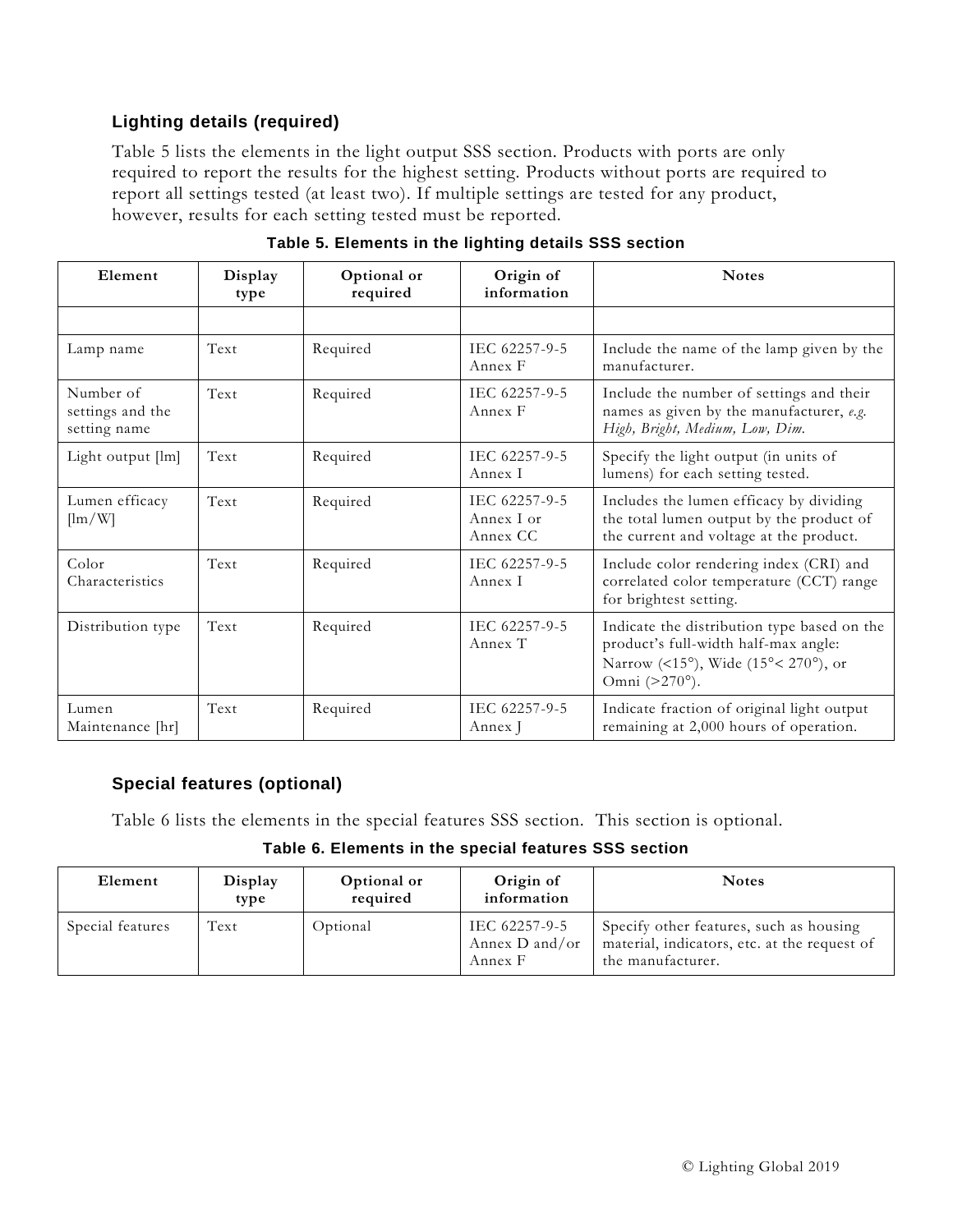#### **Ports**

[Table](#page-6-1) 7 lists the elements in the ports SSS section. This section is only required for products that have ports.

| Element                          | Display<br>type | Optional or<br>required | Origin of<br>information | <b>Notes</b>                                                                                                                                                                          |
|----------------------------------|-----------------|-------------------------|--------------------------|---------------------------------------------------------------------------------------------------------------------------------------------------------------------------------------|
| Description of<br>Included Ports | Text            | Required                | IEC 62257-9-5<br>Annex F | Lists the type(s) of port(s) the product<br>includes (USB ports, $12$ V barrel jacks,<br>cigarette lighter socket, etc.), the number of<br>each type, and a description of each type. |

#### **Table 7: Elements in the ports SSS section.**

#### **Durability (required)**

<span id="page-7-0"></span>[Table](#page-7-0) 8 lists the elements in the durability SSS section.

| Element                               | Display<br>type | Optional or<br>required | Origin of<br>information                             | <b>Notes</b>                                                                                                                                                                                                                                                                                                                                                                                                                                                                                                                                                           |
|---------------------------------------|-----------------|-------------------------|------------------------------------------------------|------------------------------------------------------------------------------------------------------------------------------------------------------------------------------------------------------------------------------------------------------------------------------------------------------------------------------------------------------------------------------------------------------------------------------------------------------------------------------------------------------------------------------------------------------------------------|
| Overall durability<br>and workmanship | Text            | Required                | IEC 62257-9-5<br>Annex F and<br>Annex W              | Indicate pass (all products shall pass this<br>requirement to have an SSS).                                                                                                                                                                                                                                                                                                                                                                                                                                                                                            |
| Durability tests<br>passed            | Text            | Required                | IEC 62257-9-5<br>Annex U,<br>Annex V, and<br>Annex W | List the durability tests the product passed<br>(e.g., overall level of water protection, level of<br>physical ingress protection, drop test,<br>switch/connector test, gooseneck test, etc.). The<br>level of water protection is indicated for<br>each component/appliance. If a product<br>or component met the requirements for<br>water protection by providing a warning<br>label or using a technical level of water<br>protection, this will be noted here. If a<br>product did not undergo the drop test,<br>"drop test" will be eliminated from the<br>list. |

## **Table 8. Elements in the durability SSS section**

### **Solar details (required)**

<span id="page-7-1"></span>[Table](#page-7-1) 9 lists the elements in the solar details SSS section.

#### **Table 9. Elements in the solar module details SSS section**

| Element                 | Display<br>type | Optional or<br>required                                                 | Origin of<br>information                   | <b>Notes</b>                                               |
|-------------------------|-----------------|-------------------------------------------------------------------------|--------------------------------------------|------------------------------------------------------------|
| PV module type          | Text            | Required for solar<br>charged products                                  | IEC 62257-9-5<br>Annex D and/or<br>Annex F | Indicate the PV chemistry (e.g., mono-Si)                  |
| PV maximum<br>power [W] | Text            | Required for<br>products that<br>provide service for<br>auxiliary loads | IEC 62257-9-5<br>Annex Q                   | Specify the PV power at standard test<br>conditions (STC). |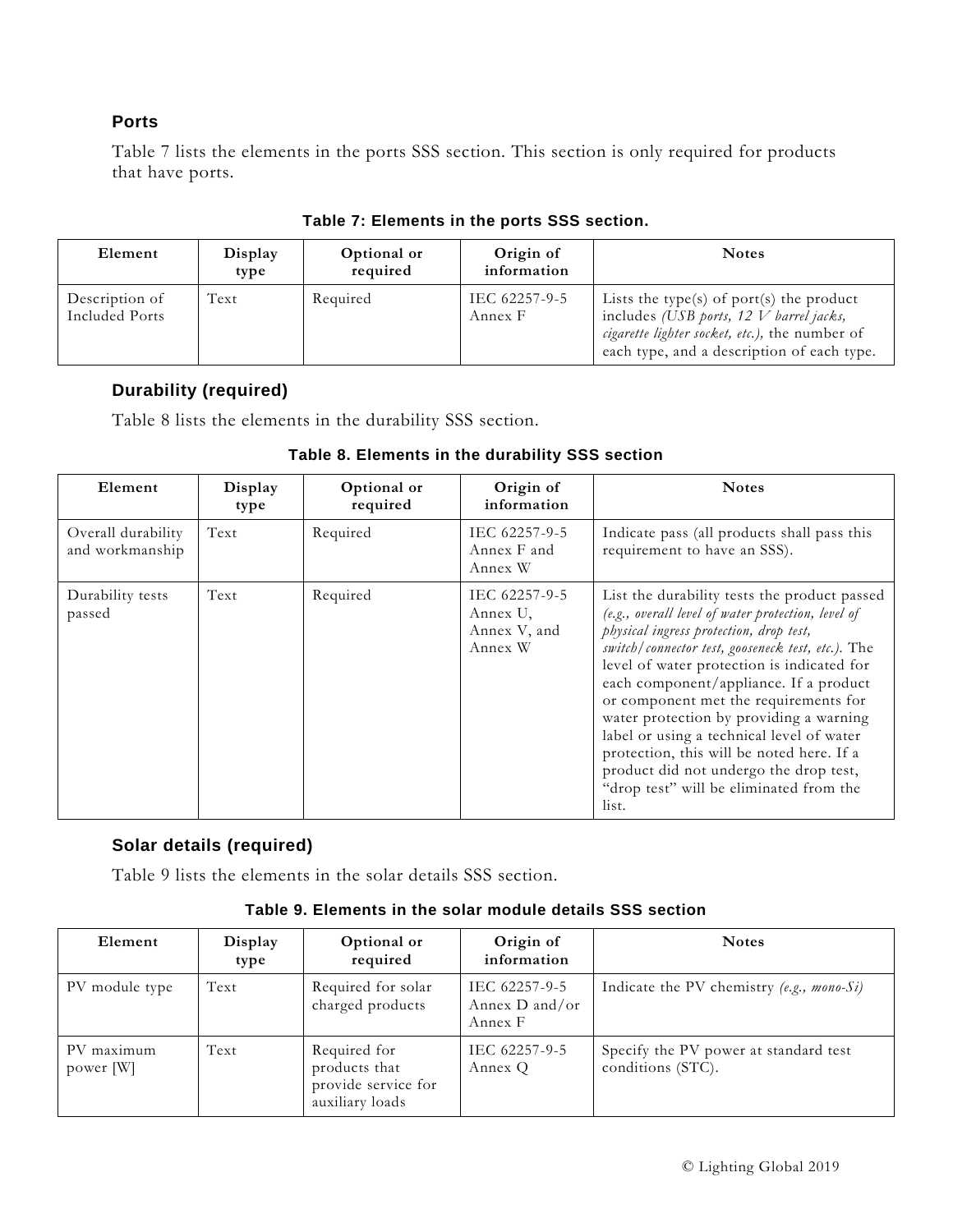## **Battery details (required)**

[Table](#page-7-1) 10 lists the elements in the battery details SSS section.

| Element                             | Display<br>type | Optional or<br>required | Origin of<br>information                   | <b>Notes</b>                                                                                                                                                                                                |
|-------------------------------------|-----------------|-------------------------|--------------------------------------------|-------------------------------------------------------------------------------------------------------------------------------------------------------------------------------------------------------------|
| Battery<br>replaceability           | Text            | Required                | IEC 62257-9-5<br>Annex F                   | Either "easily replaceable with common<br>tools" or "not easily replaceable with<br>common tools." If a product's warranty is<br>void if the product is opened, this will be<br>also noted in this section. |
| Battery chemistry                   | Text            | Required                | IEC 62257-9-5<br>Annex D and/or<br>Annex F | Indicate battery chemistry.                                                                                                                                                                                 |
| Battery package<br>type             | Text            | Optional                | IEC 62257-9-5<br>Annex D and/or<br>Annex F | Indicate the battery package type and/or<br>size. If the product includes more than<br>one battery, both batteries will be listed<br>here.                                                                  |
| Battery capacity<br>[Ah]            | Text            | Required                | IEC 62257-9-5<br>Annex K                   | Indicate measured battery capacity.                                                                                                                                                                         |
| Battery nominal<br>voltage [V]      | Text            | Required                | IEC 62257-9-5<br>Annex D and/or<br>Annex F | Indicate the battery's nominal voltage.                                                                                                                                                                     |
| <b>Battery Status</b><br>Indication | Text            | Optional                | IEC 62257-9-5<br>Annex F                   | Indicate how the product indicates the<br>battery's state of charge                                                                                                                                         |

**Table 7. Elements in the battery details SSS section**

## **Marks and certification (optional)**

[Table](#page-8-0) 11 lists the elements in the marks and certifications SSS section. This section is optional, meaning it will not be included in the SSS if the manufacturer does not wish to include any information in this section or does not provide documentation of certifications..

<span id="page-8-0"></span>

| Element                  | Display<br>type | Optional or<br>required | Origin of<br>information                   | <b>Notes</b>                                                                                        |
|--------------------------|-----------------|-------------------------|--------------------------------------------|-----------------------------------------------------------------------------------------------------|
| Factory<br>certification | Text            | Optional                | IEC 62257-9-5<br>Annex D and/or<br>Annex F | ISO 900 $x$ , etc.                                                                                  |
| Safety<br>certification  | Text            | Optional                | IEC 62257-9-5<br>Annex D and/or<br>Annex F | $UL$ , etc.                                                                                         |
| Other<br>certifications  | Text            | Optional                | IEC 62257-9-5<br>Annex D and/or<br>Annex F | Allowed if they pertain to the particular<br>product and are relevant (e.g., CE, ROHS,<br>$etc.$ ). |

**Table 8. Elements in the marks and certifications SSS section**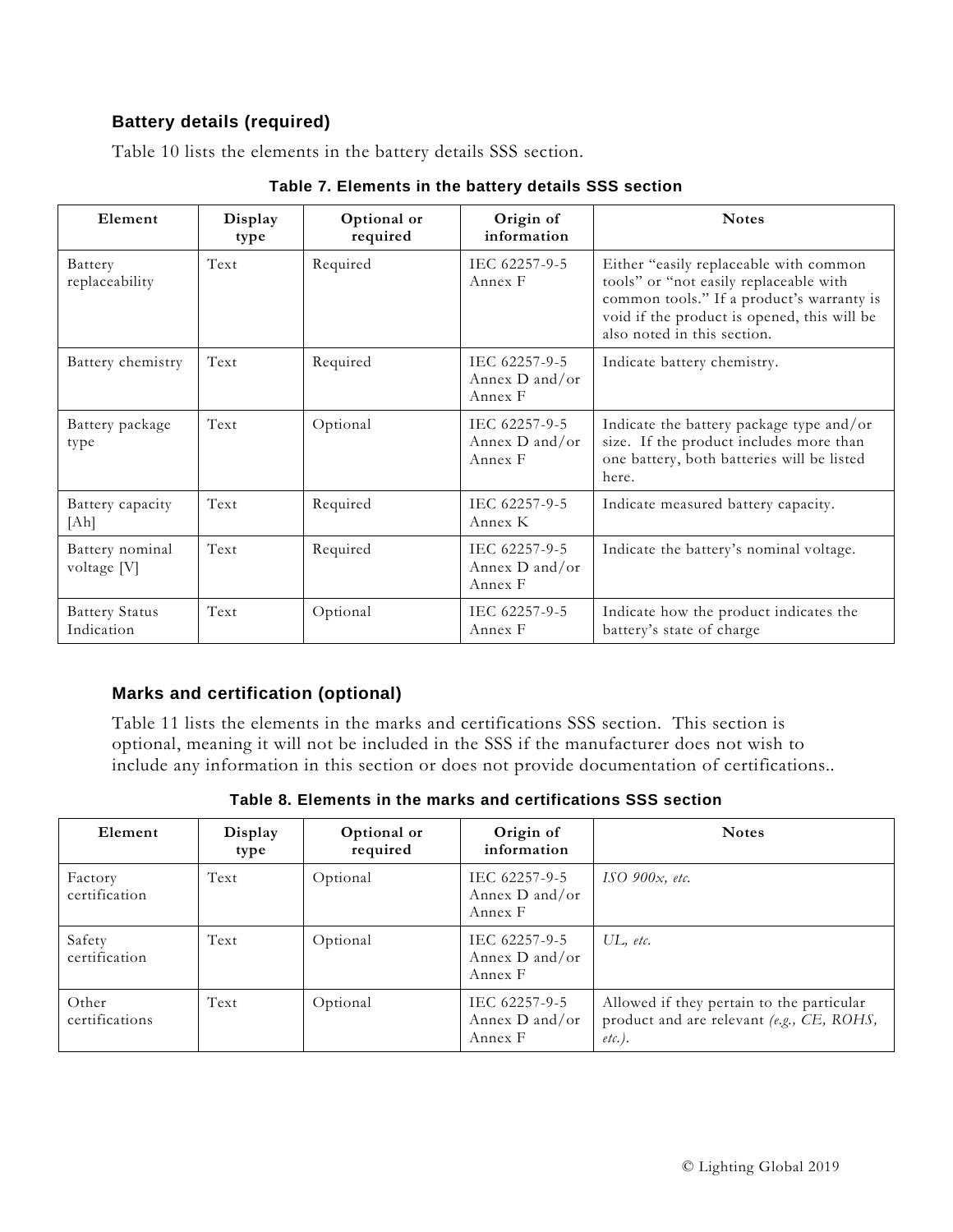## **Product details (required)**

<span id="page-9-0"></span>[Table](#page-9-0) 12 lists the elements in the product details SSS section

| Element                                           | Display<br>type | Optional or<br>required | Origin of<br>information                | <b>Notes</b>                                                                                                                                                                                                                                                                                                 |
|---------------------------------------------------|-----------------|-------------------------|-----------------------------------------|--------------------------------------------------------------------------------------------------------------------------------------------------------------------------------------------------------------------------------------------------------------------------------------------------------------|
| Manufacturer<br>name                              | Text            | Required                | IEC 62257-9-5 Annex<br>D and/or Annex F | The name of the manufacturer or<br>"official" marketing firm for the product.<br>Example: Sunshine Solar                                                                                                                                                                                                     |
| Product name                                      | Text            | Required                | IEC 62257-9-5 Annex<br>D and/or Annex F | The product name should be "complete"<br>enough to differentiate it from other<br>similar products in the same<br>manufacturing line.<br>Example: Sunshine Lamp                                                                                                                                              |
| Product<br>model/ID<br>number                     | Text            | Required                | IEC 62257-9-5 Annex<br>D and/or Annex F | The product model number is often more<br>detailed than the product name and may<br>include a version number. The name and<br>model number from the test report is used<br>on the SSS. The test lab must report the<br>name that is shown on the packaging<br>and/or user manual of the sampled<br>products. |
| Contact<br>information                            | Text            | Required                | IEC 62257-9-5 Annex<br>D and/or Annex F | An email address or phone number that<br>can be used to contact the manufacturer.                                                                                                                                                                                                                            |
| Website                                           | Text            | Required                | IEC 62257-9-5 Annex<br>D and/or Annex F | A URL for the manufacturer or product<br>webpage.                                                                                                                                                                                                                                                            |
| Dimensions<br>(entire product in<br>package) [cm] | Text            | Required                | IEC 62257-9-5<br>Annex F                | The length, width, and height, in<br>centimeters [cm], of the entire product in<br>package. If the components are packaged<br>separately "not applicable" will appear.                                                                                                                                       |
| Mass [g]                                          | Text            | Required                | IEC 62257-9-5 Annex<br>$\mathbf{F}$     | The mass of the entire product in<br>package.                                                                                                                                                                                                                                                                |

### **SSS information**

[Table](#page-10-0) 13 lists the elements in the SSS information section.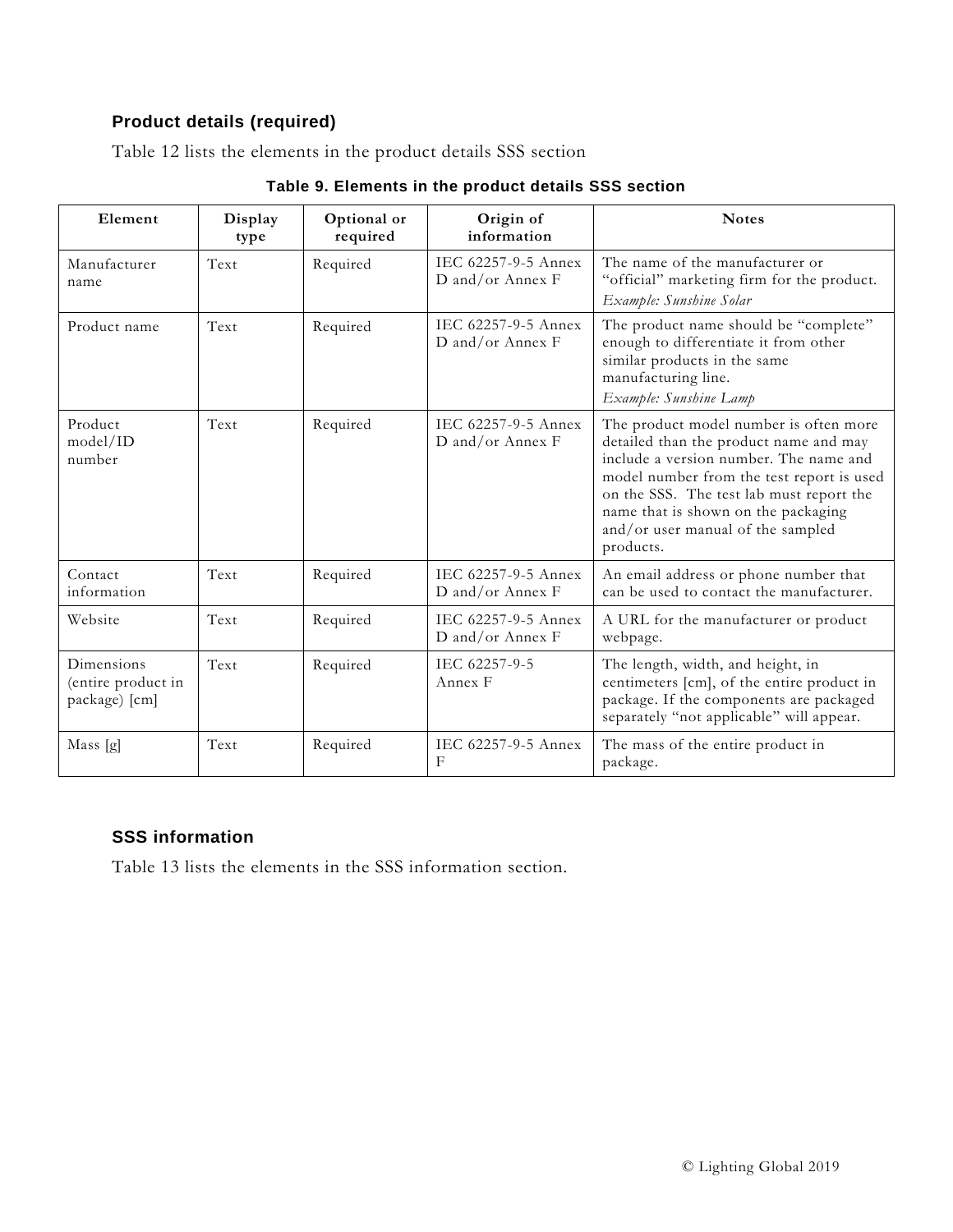<span id="page-10-0"></span>

| Element                                      | Display<br>type | Optional<br>or required | Origin of<br>information        | <b>Notes</b>                                                                                                                                            |
|----------------------------------------------|-----------------|-------------------------|---------------------------------|---------------------------------------------------------------------------------------------------------------------------------------------------------|
| Specs sheet<br>expiration date               | Text            | Required                | From QTM report                 | A month and year is reported. See the "product"<br>support expiration policy" for details.                                                              |
| Quality<br>Standards<br>framework<br>version | Text            | Required                | From QTM report                 | A year indicating the version of the Lighting Global<br>Quality Standards the product met to obtain the SSS<br>(based on test start date).              |
| Revision                                     | Text            | Required                | Generated by<br>Lighting Global | Indicate an SSS revision tracking number of the form:<br><year>.<month>, where <month> is a two-digit<br/>number (e.g., 2018.05)</month></month></year> |

**Table 10. Elements in the SSS information section**

#### **Example sheets**

An example SSS for an SHS product with ports and a Pico-PV product without ports are provided on the following pages.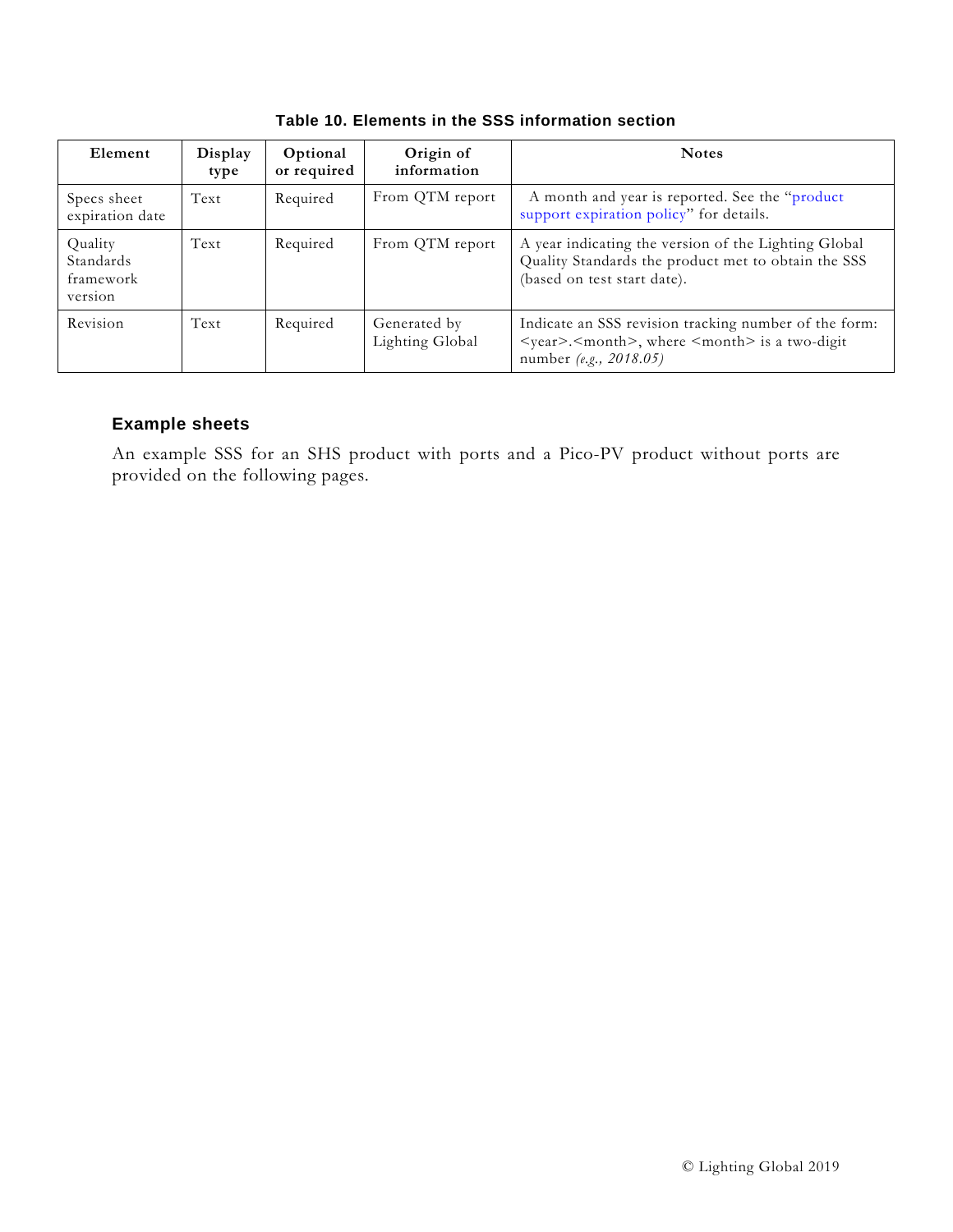#### **SHS with Ports**



#### **WARRANTY INFORMATION**

A 2-year warranty covering manufacturing defects in the system and a 1-year warranty for the appliances. **PERFORMANCE DETAILS**

**Run time after a typical day of solar charging**

|                 |                               |                                                                                            |                         | (assuming 5kWh/m <sup>2</sup> /day) |                                                    |
|-----------------|-------------------------------|--------------------------------------------------------------------------------------------|-------------------------|-------------------------------------|----------------------------------------------------|
|                 | <b>Appliance</b> <sup>a</sup> | <b>Description</b>                                                                         | Used alone <sup>b</sup> | Used in<br>combination <sup>c</sup> | Featured<br>Combination<br>(Fan and all<br>lights) |
| included in kit | Main lighting unit            | 2 LP100 lamps and 2 LP200 lamps<br>totalling to 1200 lumens and 10 W<br>power consumption. | 9.5 hours               | 5.5 hours                           | 3.1 hours                                          |
|                 | Fan                           | table fan                                                                                  | 8 hours                 | 4 hours                             | 4.5 hours                                          |
| sold separately | Mobile phone                  | basic phone (3.7 Wh battery)                                                               | 30 full charge(s)       | 20 full charge(s)                   | 3 full charge(s)                                   |
|                 | Television                    | 20" diagonal                                                                               | 5.5 hours               | 3.2 hours                           | 2 hours                                            |
|                 | Radio                         | portable (3 Wh battery)                                                                    | 5.1 hours               | 3.6 hours                           | 1 hours                                            |

115 Available daily electrical energy<sup>c</sup> (Wh/day) (Additional energy may be available for daytime use of appliances.)

| Performance measure                                                                                                                                                         | <b>Brightness setting: Bright</b> |
|-----------------------------------------------------------------------------------------------------------------------------------------------------------------------------|-----------------------------------|
| Lighting full battery run time <sup>d</sup> for main unit (hours)                                                                                                           |                                   |
| Total lighting service (lumen-hours/solar-day)<br>- Association that broads sends the balance conditions is considered the balance headquarter and state in the send of the | 11400                             |

(includes the both main lighting unit and any auxiliary lights

<sup>a</sup> Only included appliances were tested. Run times and power ratings for appliances sold separately come from manufacturer ratings or standard estimates.

**b** Without any other loads used during the run time

<sup>c</sup> Based on an example use profile with all of the appliances listed in the "Used in combination" column used simultaneously.

d Lighting full battery run time estimates do not account for mobile phone charging or other auxiliary loads; the run time is defined as the time until the output is 70% of the initial, stabilized output.

| <b>LIGHTING DETAILS</b> |                    |                              |               |                      |                                          |      |                  |                             |                       |
|-------------------------|--------------------|------------------------------|---------------|----------------------|------------------------------------------|------|------------------|-----------------------------|-----------------------|
| Lamp name               | Number of<br>lamps | <b>Number of</b><br>settings | Setting       | Light<br>output (lm) | Lumen<br>efficacv <sup>e</sup><br>(Im/W) | CRI' | CCT <sup>g</sup> | <b>Distribution</b><br>type | Lumen<br>maintenance" |
| LP100 lamp              |                    | ◠<br>۷                       | <b>Bright</b> | 100                  | 108                                      | 72   | 4000             | Wide                        | 91%                   |
| LP200 lamp              | $\sim$             | c<br>ے                       | <b>Bright</b> | 200                  | 120                                      | 71   | 4000             | Wide                        | 92%                   |

<sup>e</sup> Lumen efficacy is the power consumption at a light point during the light output test.

f Color Rendering Index. An index of 100 is equivalent to vieiwing objects in daylight; above 80 is considered good.

<sup>g</sup> Correlated Color Temperature in degrees Kelvin. Describes color appearance as warm (2700-3000 K), cool (3000-5000 K), or daylight (>5000 K)

<sup>h</sup> Percent of the original light output that remains after 2,000 hours of run time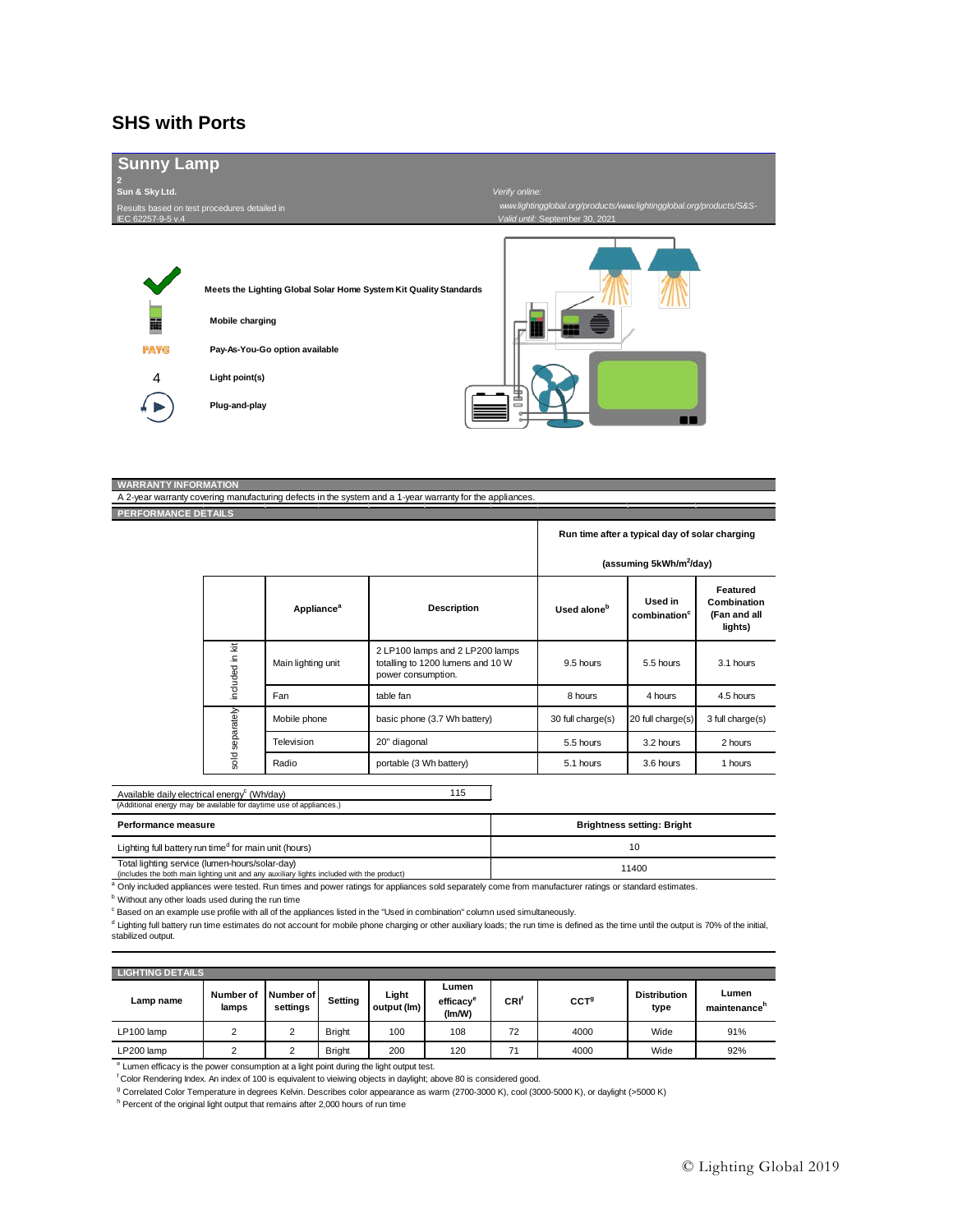| <b>SPECIAL FEATURES</b>                |                    |                              |                                                                                                                  |  |  |  |
|----------------------------------------|--------------------|------------------------------|------------------------------------------------------------------------------------------------------------------|--|--|--|
| <b>PAYG</b>                            |                    | Pay-As-You-Go enabled        |                                                                                                                  |  |  |  |
| <b>LEDs</b>                            |                    |                              | UV-free LEDs are used to optimize health and safety as well as efficiency.                                       |  |  |  |
| <b>Enclosure</b>                       |                    | <b>Made from ABS plastic</b> |                                                                                                                  |  |  |  |
| <b>PORTS</b>                           |                    |                              |                                                                                                                  |  |  |  |
| 1                                      | USB 2.0 type A     |                              | Mobile phones and radios can be charged. Adapters are included.                                                  |  |  |  |
| 3                                      | <b>Barrel</b> jack |                              | 12 V ports available to charge devices and power appliances; 5 of these<br>ports are used for light points only. |  |  |  |
| <b>DURABILITY</b>                      |                    |                              |                                                                                                                  |  |  |  |
| Overall durability and workmanship     |                    |                              | Pass                                                                                                             |  |  |  |
| Durability tests passed                |                    |                              | Switch test, Drop test, Strain relief test, physical ingress protection.                                         |  |  |  |
|                                        |                    | Main Lighting Unit           | Water ingress protection not tested, meant for indoor use only.                                                  |  |  |  |
| Level of water protection              |                    | PV module                    | Has protection from permanent outdoor exposure; met                                                              |  |  |  |
|                                        |                    | Fan                          | Water ingress protection not tested, meant for indoor use only.                                                  |  |  |  |
| <b>SOLAR DETAILS</b>                   |                    |                              |                                                                                                                  |  |  |  |
| PV module type                         |                    |                              | Polycrystalline silicon                                                                                          |  |  |  |
| PV maximum power                       |                    |                              | 20 watts                                                                                                         |  |  |  |
| <b>BATTERY DETAILS</b>                 |                    |                              |                                                                                                                  |  |  |  |
| Battery replaceability                 |                    |                              | Not easily replaceable with common tools.                                                                        |  |  |  |
| <b>Battery chemistry</b>               |                    |                              | Lithium-ion                                                                                                      |  |  |  |
| Battery package type                   |                    |                              | 18650                                                                                                            |  |  |  |
| Battery capacity                       |                    |                              | 6 Ah                                                                                                             |  |  |  |
| Battery nominal voltage                |                    |                              | 12.6 V                                                                                                           |  |  |  |
| Battery status indication              |                    |                              | lights flash when the product needs to be charged.                                                               |  |  |  |
| <b>MARKS AND CERTIFICATIONS</b>        |                    |                              |                                                                                                                  |  |  |  |
| Factory certification                  |                    |                              | ISO 9001:2008                                                                                                    |  |  |  |
| Safety certification                   |                    |                              | UL                                                                                                               |  |  |  |
| Other certification                    |                    |                              | <b>CE</b>                                                                                                        |  |  |  |
| <b>PRODUCT DETAILS</b>                 |                    |                              |                                                                                                                  |  |  |  |
| Manufacturer name                      |                    |                              | Sun & Sky Ltd.                                                                                                   |  |  |  |
| Product name                           |                    |                              | Sunny Lamp                                                                                                       |  |  |  |
| Product model / ID number              |                    |                              | $\overline{2}$                                                                                                   |  |  |  |
| Contact information                    |                    |                              | 123 apple street, Arcata, CA 95519                                                                               |  |  |  |
| Website                                |                    |                              | sun.com                                                                                                          |  |  |  |
| Co-brand of                            |                    |                              | $\ddot{\phantom{a}}$                                                                                             |  |  |  |
| Dimensions (entire product in package) |                    |                              | 36 x 36 x 36 cm                                                                                                  |  |  |  |
| Mass                                   |                    |                              | 10000 g                                                                                                          |  |  |  |
| <b>SSS INFORMATION</b>                 |                    |                              |                                                                                                                  |  |  |  |
| Specs sheet expiration date            |                    |                              | September 30, 2021                                                                                               |  |  |  |
| Quality standards framework version    |                    |                              | 2018                                                                                                             |  |  |  |
| Revision                               |                    |                              | 2019.04                                                                                                          |  |  |  |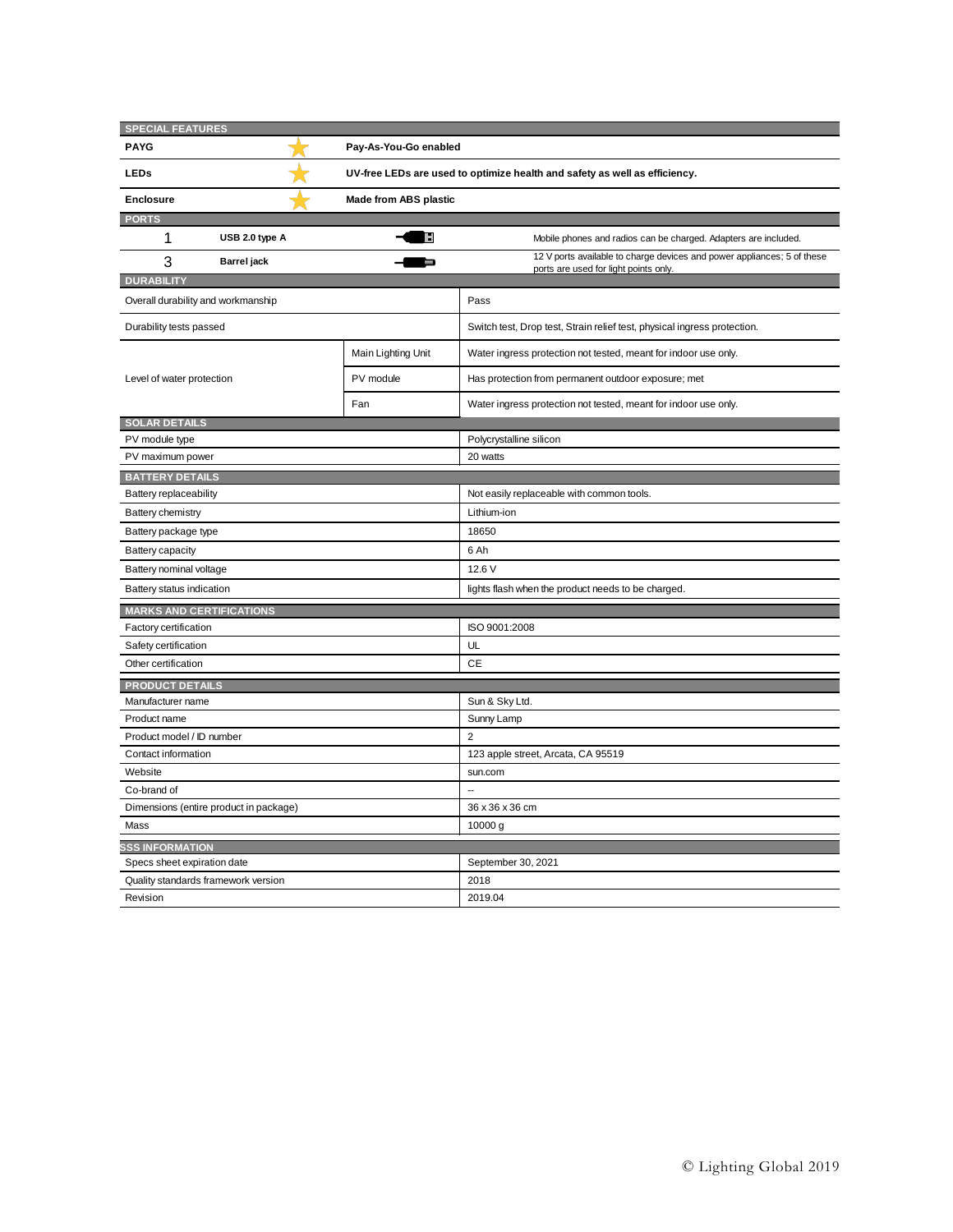# **Pico without ports**

| <b>Sunny</b><br>220<br>sun dayz<br>Results based on test procedures detailed in<br>IEC 62257-9-5 v.4 | Meets the Lighting Global Pico-PV Quality Standards                      |                                                                      | Verify online:<br>Valid until: September 30, 2021                                              | www.lightingglobal.org/products/www.lightingglobal.org/products/sundayz- |
|------------------------------------------------------------------------------------------------------|--------------------------------------------------------------------------|----------------------------------------------------------------------|------------------------------------------------------------------------------------------------|--------------------------------------------------------------------------|
|                                                                                                      | Light point(s)<br>Plug-and-play                                          |                                                                      |                                                                                                |                                                                          |
| <b>WARRANTY INFORMATION</b><br><b>PERFORMANCE DETAILS</b>                                            | A 1 year warranty covering manufacturing defects in the system.          |                                                                      |                                                                                                |                                                                          |
|                                                                                                      | Setting                                                                  | <b>Description</b>                                                   | Run time after a<br>typical day of solar<br>charging<br>(assuming<br>5kWh/m <sup>2</sup> /day) | <b>Total light</b><br>output<br>(lumens)                                 |
|                                                                                                      | <b>Bright</b>                                                            | 4 LEDs on the brightest setting totalling<br>to 95 lumens and 1.5 W. | 19 hours                                                                                       | 95 lumens                                                                |
|                                                                                                      | 4 LEDs on the lowest setting totalling to<br>Low<br>80 lumens and 1.2 W. |                                                                      |                                                                                                | 80 lumens                                                                |
| Available daily electrical energy (Wh/day)                                                           |                                                                          | 10                                                                   |                                                                                                |                                                                          |
| Performance measure                                                                                  |                                                                          |                                                                      |                                                                                                | <b>Brightness setting: High</b>                                          |
|                                                                                                      |                                                                          |                                                                      |                                                                                                |                                                                          |

| Lighting full battery run time (hours)                                                                                                      |      |
|---------------------------------------------------------------------------------------------------------------------------------------------|------|
| Total lighting service (lumen-hours/solar-day)<br>(includes the both main lighting unit and any auxiliary lights included with the product) | 1800 |
|                                                                                                                                             |      |

| <b>LIGHTING DETAILS</b> |
|-------------------------|
|                         |
|                         |

| Lamp name                                                                                                          | Number of<br>lamps | Number of<br>settings | Settina | Light<br>output (lm) | Lumen<br>efficacy*<br>(Im/W) | CRI** | $CCT***$ | <b>Distribution</b><br>type | Lumen<br>maintenance**** |
|--------------------------------------------------------------------------------------------------------------------|--------------------|-----------------------|---------|----------------------|------------------------------|-------|----------|-----------------------------|--------------------------|
| LP1                                                                                                                |                    | 2                     | High    | 95                   | 65                           | 75    | 4500     | Wide                        | 94%                      |
|                                                                                                                    |                    |                       | Low     | 80                   | 60                           | 75    | 4510     | Wide                        | --                       |
| Lumen efficacy is the power consumption at a light point during the light output test.                             |                    |                       |         |                      |                              |       |          |                             |                          |
| Color Rendering Index. An index of 100 is equivalent to vieiwing objects in daylight; above 80 is considered good. |                    |                       |         |                      |                              |       |          |                             |                          |

\*\*\* Correlated Color Temperature in degrees Kelvin. Describes color appearance as warm (2700-3000 K), cool (3000-5000 K), or daylight (>5000 K)

\*\*\*\*\* Percent of the original light output that remains after 2,000 hours of run time